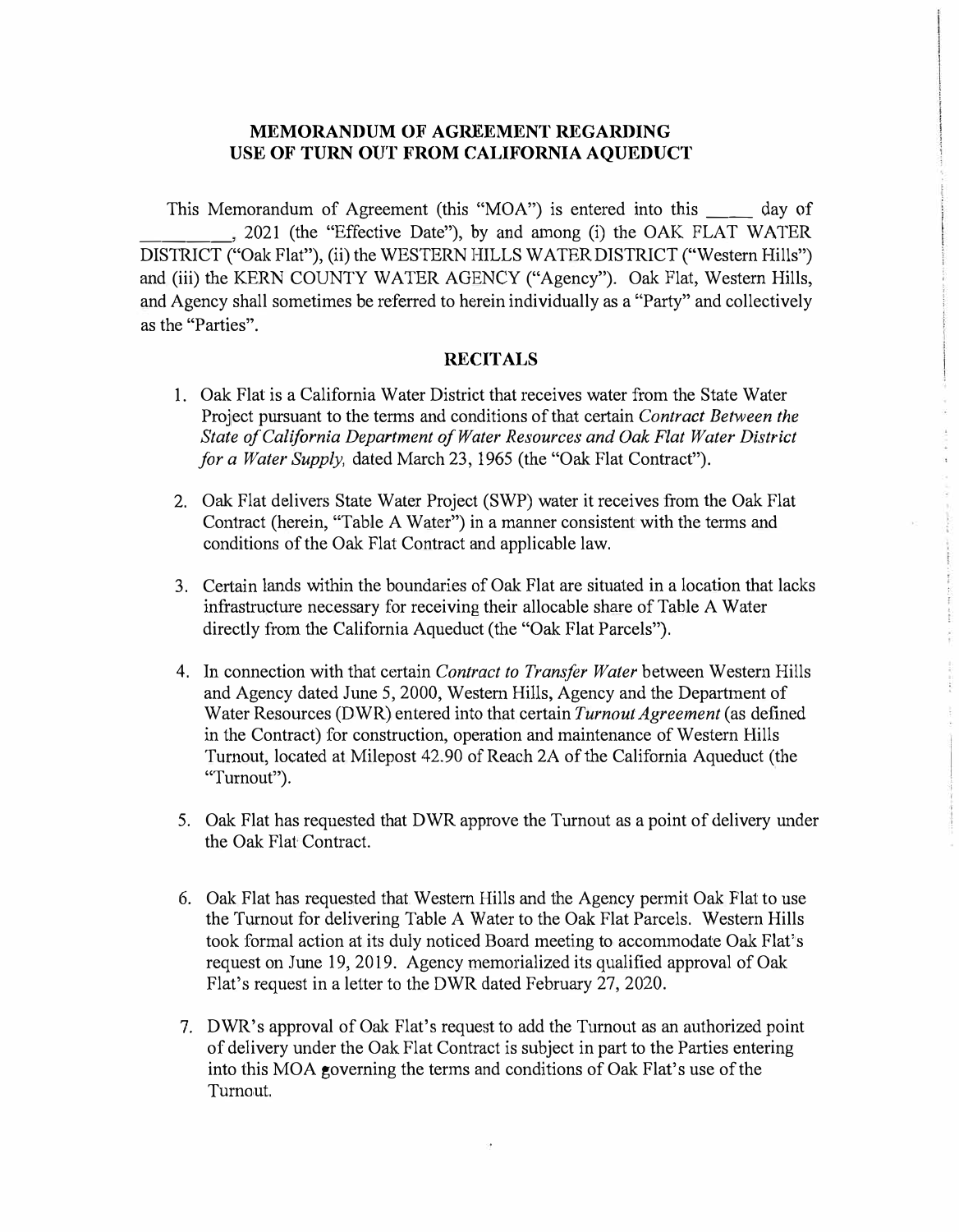## **AGREEMENT**

NOW, THEREFORE, in light of the foregoing, and for other good and valnable consideration, the receipt and sufficiency of which are hereby acknowledged, the Parties agree as follows:

- 1. Oak Flat shall have the right to use the Turnout solely for the delivery of up to 70 acre feet per year to the Oak Flat Parcels.
- **2.** Oak Flat shall be solely responsible for securing such approvals from the Department of Water Resources (DWR) as DWR deems necessary to include the Turnout as a point of delivery under the Oak Flat Contract.
- **3.** Oak Flat's use of the Turnout shall be subject to (i) the Turnout Agreement, (ii) the Oak Flat Contract, (iii) applicable law, including without limitation the California Environmental Quality Act (Public Resources Code§ 21000 *et seq.),* and (iv) such other conditions as the Department of Water Resources (DWR) and Western Hills might place on Oak Flat's use of the Turnout.
- **4.** Neither Western Hills nor the Agency shall be required to incur any unreimbursed out-ofpocket expenses in connection with this MOA or Oak Flat's use of the Turnout. Without limiting the foregoing, Oak Flat shall be responsible for the cost of securing all necessary approvals from DWR, and for all costs associated with the construction, operation and maintenance of any facilities beyond the Turnout necessary for delivering Table A Water to the Oak Flat Parcels.
- S. This MOA shall be subject to termination only in the event of any of the following:
	- **a.** DWR withholds or relinquishes approval of Oak Flat's use of the Turnout; or
	- **b.** Oak Flat's use of the Turnout creates substantial interference with Western Hills' operation or maintenance of the Turnout or is inconsistent with the Turnout Agreement or other agreement(s) with between Oak Flat and Western Hills, and such activity remains uncured after thirty (30) days following Oak Flat's receipt of written notice from Western Hills or Agency, or such additional time as might be necessary if a cure is not capable of being accomplished in 30 days, provided Oak Flat has commenced the cure within said thirty days and diligently prosecutes the cure to completion.
- **6.** The Parties shall endeavor to schedule Oak Flat's use of the Turnout so that Oak Flat can timely deliver Table A Water to the Oak Flat Parcels in a manner that causes the least amount of interference to Western Hills' and the Agency's operations.
- 7. This MOA shall be deemed to have commenced on the Effective Date and shall be coterminous with the Oak Flat Contract, such period being the "Term" of this MOA.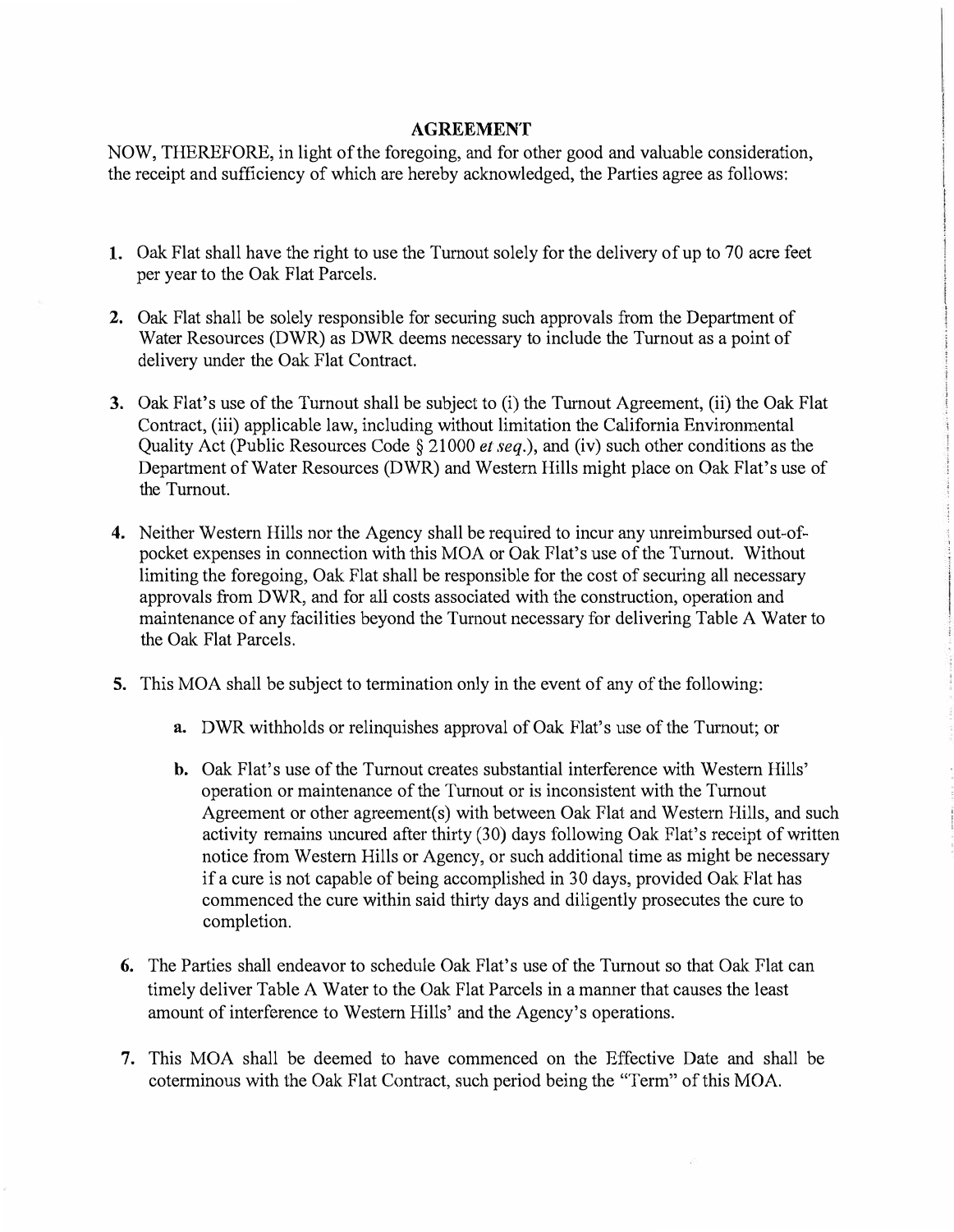- **8.** Without limiting any other term of this MOA, Oak Flat agrees to indemnify, defend and hold harmless Western Hills and the Agency, and each of its officers, directors, employees and agents from and against any claims by third parties for losses, claims, demands and causes of action ("Claims") brought against the indemnified Party that arise out of, result from or relate to, in whole or in part, Oak Flat's intentional or negligent acts, errors, omissions, breaches, defaults or failure to adhere to the terms and conditions of this MOA, to the extent of the Oak Flat's responsibility for the actions giving rise to any Claim.
- **9.** Subject to the terms and conditions of Section 3 above, each Party agrees that it will, from time to time as necessary for the fulfillment of this MOA, perform, execute, and deliver all such further acts, agreements, and assurances as may be reasonably required to effectuate the terms and conditions hereof.
- **10.** Except as otherwise provided herein, all obligations of the Parties will be suspended so long as, and to the extent that, the performance thereof will be prevented by Force Majeure including without limitation earthquakes, fires, tornadoes, facility failures, floods, drowning, strikes, other casualties or acts of God, orders of court or governmental agencies having jurisdiction over the subject matter hereof, or other events or causes beyond the control of the Parties.
- **11.** This MOA cannot be assigned by any Party hereto without the prior written consent of the other Parties.
- **12.** This MOA shall be governed and interpreted by and under the laws of the State of California. This MOA supersedes all prior discussions and agreements between and among the Parties with respect to the subject matter hereof and contains the sole and entire agreement between and among the Parties with respect thereto. This MOA shall not be amended except by a written instrument signed by all Parties.
- **13.** All notices, requests and other communications hereunder shall be (i) in writing, (ii) deemed delivered upon receipt, and (iii) made by personal delivery, or Registered or Certified Mail, postage prepaid, to the Parties at the following addresses:

| A. If to Oak Flat                | Oak Flat Water District<br>Attn: Anthea G. Hansen, General Manager<br>Post Office Box 1596<br>Patterson, CA 95363             |
|----------------------------------|-------------------------------------------------------------------------------------------------------------------------------|
| B. If to Western<br><b>Hills</b> | Western Hills Water District<br>Attn: Ron Demmers, Water Operations Manager<br>9501 Morton Davis Drive<br>Patterson, CA 95363 |